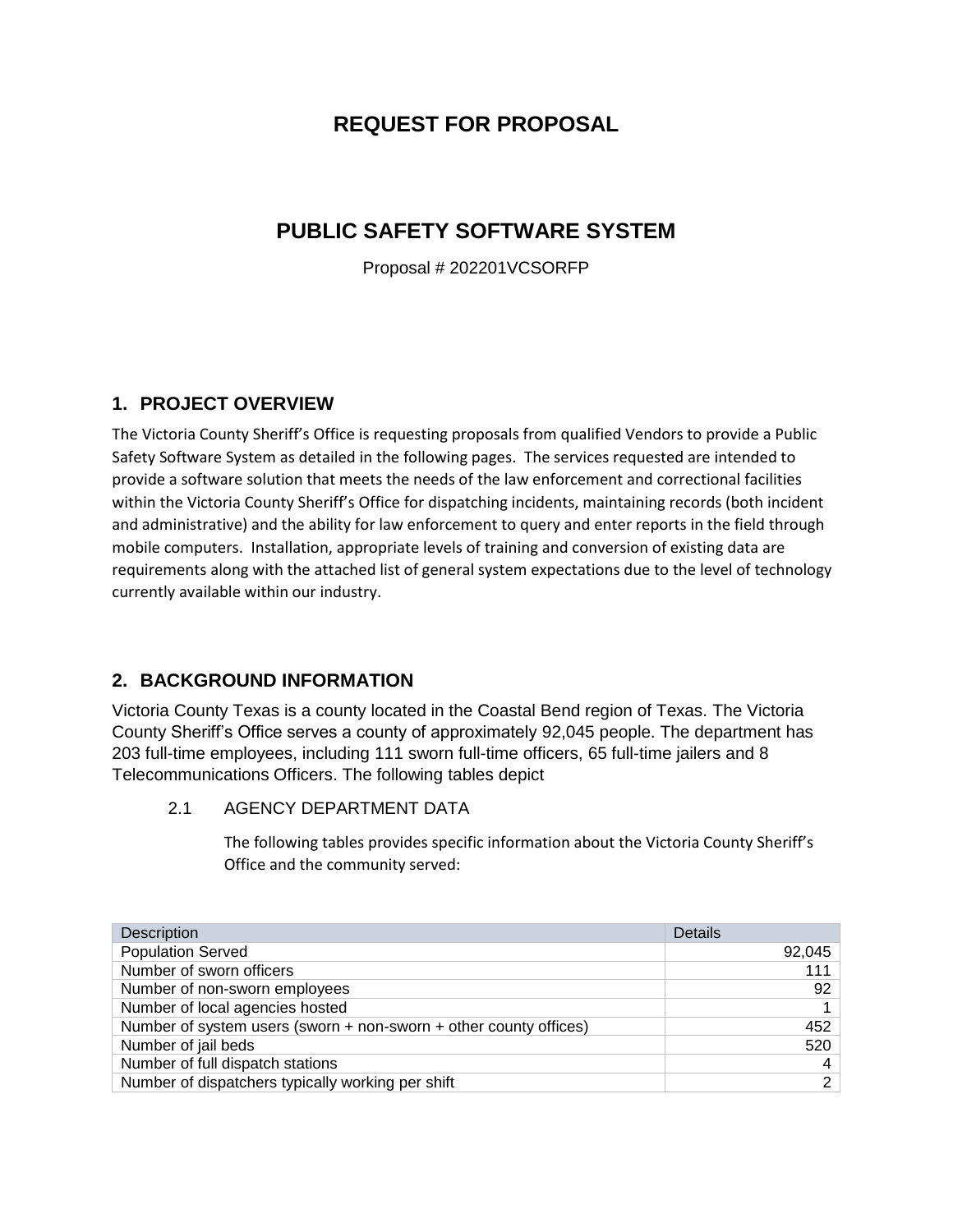| <b>Description</b>                                                        | <b>Details</b>  |
|---------------------------------------------------------------------------|-----------------|
| Number of agencies dispatched                                             |                 |
| Number of fire agencies dispatched                                        | $\Omega$        |
| Number of EMS units dispatched                                            | $\Omega$        |
| Community tow trucks on call rotation                                     |                 |
| Number of units on-duty per shift                                         | 12 <sup>2</sup> |
| Number of RMS data entry stations                                         | $200+$          |
| Number of MDT units                                                       | 56              |
| Approximate number of calls for service per year (2020/2021)              | 34,292 / 29713  |
| Approximate number of reports per year (2020/2021)                        | 3,819/4,130     |
| Approximate number of arrests added in jail booking each year (2020/2021) | 3,797/3,986     |
| Approximate number of jail bookings each year (2020/2021)                 | 3,294 / 3,482   |
| Approximate number of field interviews per year (2020/2021)               | 1,599 / 4,695   |
| Approximate number of evidence items booked each year (2020/2021)         | 663 / 658       |
| Approximate number of traffic citations per year (2020/2021)              | 3,790 / 3,007   |
| Approximate number of traffic warnings per year (2020/2021)               | 3,071 / 2,807   |

### 2.2 CURRENT OPERATIONAL ENVIROMENT

The following table provides specific information about software and hardware utilized by the Victoria County Sheriff's Office:

| System Component                           | System Vendor                         |
|--------------------------------------------|---------------------------------------|
| CAD System software                        | Southern Software                     |
| <b>RMS</b> software                        | Southern Software                     |
| <b>JMS</b> software                        | Southern Software                     |
| MDC System software                        | Southern Software                     |
| <b>Evidence Software</b>                   | Southern Software                     |
| Traffic/Citations/Warnings software        | Southern Software                     |
| Crime Analysis software                    | Southern Software                     |
| CAD System/Crime Analysis mapping software | Southern Software                     |
| Imaging capturing system - mug shots       | Southern Software                     |
| Imaging capturing system - property        | Southern Software                     |
| Imaging capturing system - bookings        | Southern Software                     |
| Imaging capturing system - documents       | Southern Software                     |
| Imaging capturing system - videos          | Southern Software                     |
| <b>Field-Based Reporting software</b>      | Southern Software                     |
| Incident Reporting software                | Southern Software                     |
| Equipment, property tracking               | <b>LEA Technologies</b>               |
| <b>Fleet Management</b>                    | <b>LEA Technologies</b>               |
| <b>Training Records</b>                    | <b>LEA Technologies</b>               |
| Internal Affairs Investigations            | <b>LEA Technologies</b>               |
| Quartermaster Software                     | <b>LEA Technologies</b>               |
| <b>Radio Product</b>                       | Motorola                              |
| <b>Mobile Hardware</b>                     | Panasonic Toughpads                   |
| <b>Fingerprint Live Scan</b>               | Identixx                              |
| <b>Civil Process</b>                       | Tyler Technologies, Southern Software |
| 911 call recording                         | <b>Higher Ground</b>                  |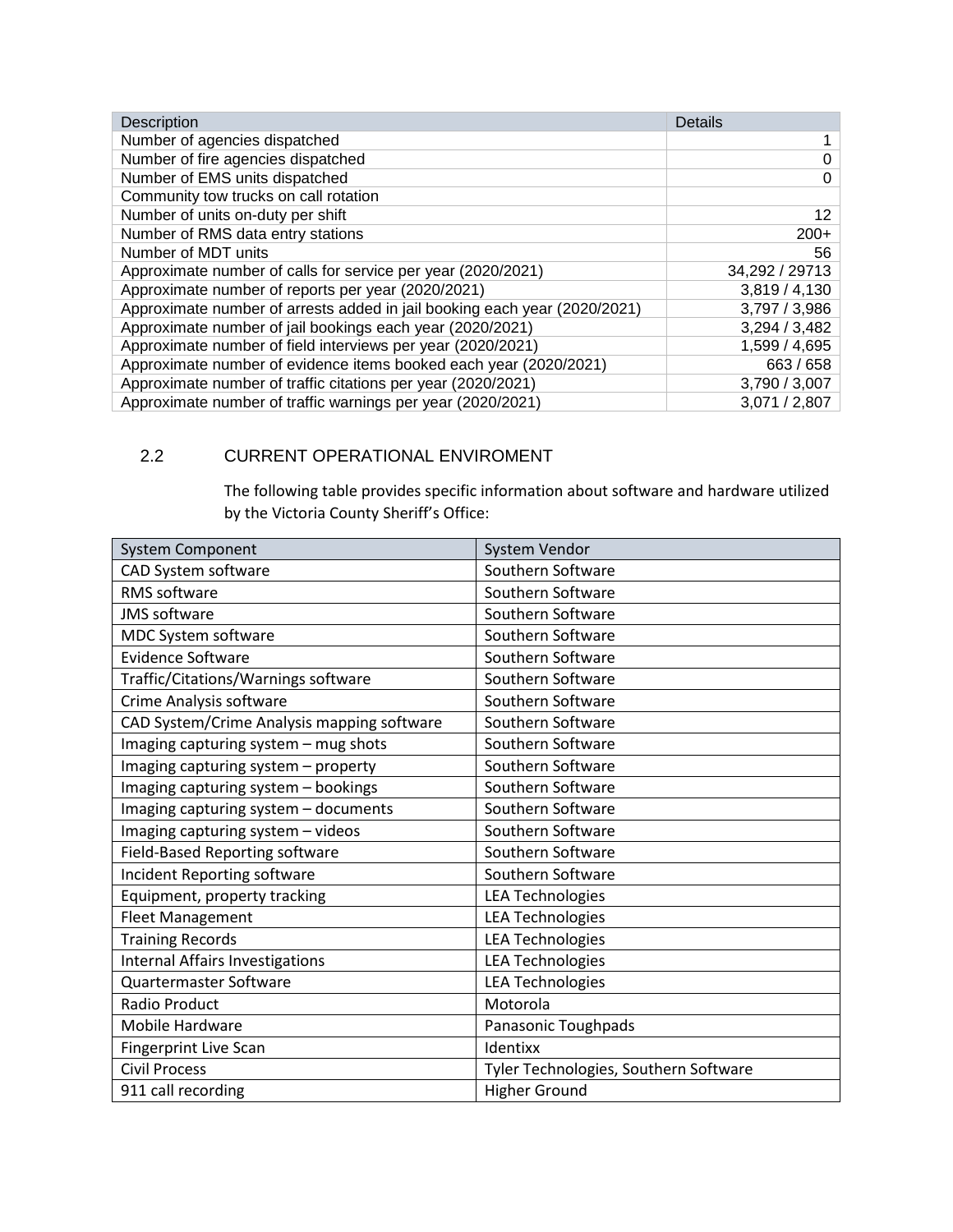| Paging       | Page-Gate, Southern Software |
|--------------|------------------------------|
| Commissary   | Correct Commissary           |
| Patrol Video | <b>Panasonic Arbitrator</b>  |
| Inmate Phone |                              |

## **3. INSTRUCTIONS TO VENDORS**

#### 3.1. VENDOR QUESTIONS

Vendors are reminded to examine carefully this Request-For-Proposal (RFP) upon receipt. Vendors should make a written request to [202201VCSORFP@vctx.org](mailto:202201VCSORFP@vctx.org) by

Requests for changes received after that time will not be considered. If the request for change is granted, an addendum will be sent to all prospective vendors and if necessary, an extension may be made to the proposal opening date.

#### 3.2. PROPRIETARY INFORMATION

Any information held to be proprietary by a vendor must be plainly marked as such and may not include overall pricing.

#### 3.3. VISITATION OF SITE

The Victoria County Sheriff's Office will not be conducting on site visits or demonstrations until after RFP responses have been evaluated.

#### 3.4. SIGNING OF PROPOSALS

All proposals must be signed by the individual or firm making the offer. If it is a partnership, at least one of the partners must sign; if it is a corporation, at least one of the officers thereof must sign; if it is a person doing business under an assumed name, a statement must be included that says a certificate for doing business as such has been duly filed according to law.

#### 3.5. SUBMISSION OF PROPOSAL

The original document plus 5 copies should be clearly marked with the proposal # and submitting Vendor contact information.

Proposals shall be received by:

John A. Johnston, PE, Victoria County Engineer,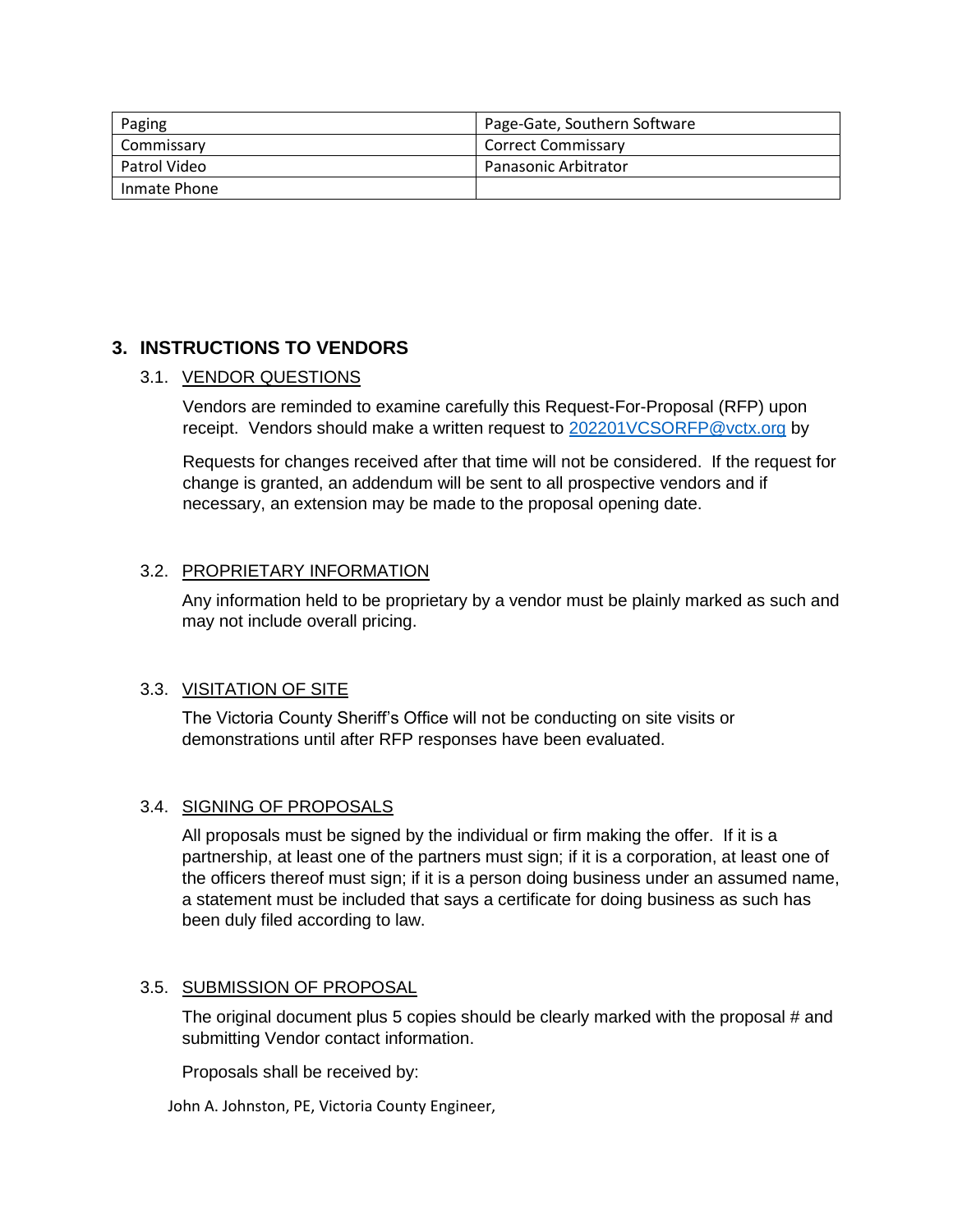115 N. Bridge, Room 127 Victoria, Texas, 77901 Until 2:00 PM, Thursday, February 24, 2022

The outside of the envelope shall be plainly marked: 'Victoria County Sheriff's Office Public Safety Software Project' Attn: John A. Johnston, PE, Victoria County Engineer

#### 3.6. COMPLETENESS

All information required by the RFP must be supplied to constitute a complete, regular proposal. Failure to meet any requirements listed in Section 5. SCOPE OF SERVICES and Section 6. TECHNICAL REQUIREMENTS of this proposal may be cause for disqualification of the proposal.

Worksheets must be typewritten or printed in ink. Proposals written in pencil or on a form other than the attached worksheets will be rejected. Failure to meet any requirements listed in this RFP may be cause for disqualification of the proposal.

Corrections or erasures must be signed by the vendor adjacent to the correction or erasure; if left unsigned, it may cause rejection of the proposal. Modifications cannot be made to a proposal once it is submitted except in response to a Victoria County Sheriff's Office initiated change in specifications or when authorized in writing.

### 3.7. ADDITIONAL DATA WITH PROPOSALS

Vendors may submit with their proposal, additional data and information, on the firm's letterhead only, deemed advantageous to the Victoria County Sheriff's Office. Consideration of such data and information is to be held optional by the Victoria County Sheriff's Office.

#### 3.8. ADDENDA

The Victoria County Sheriff's Office reserves the right to issue addenda up to one (1) week before the proposal due date as needed for clarification or corrections. Vendors must acknowledge receipt of any addenda issued in regard to this Request for Proposal.

#### 3.9. INCURRED COSTS

The Victoria County Sheriff's Office shall not be responsible for any costs associated with preparing responses to the RFP.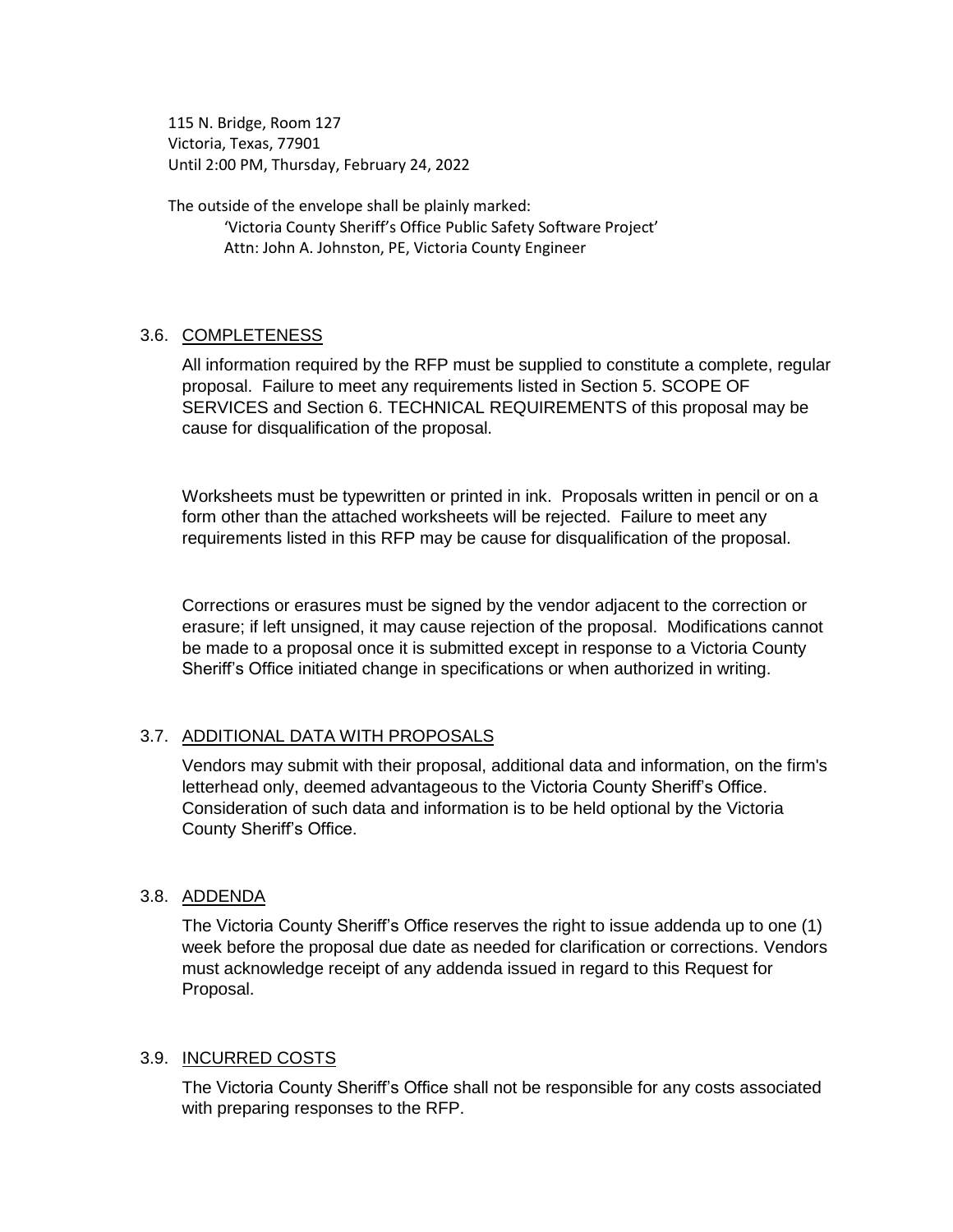#### 3.10. LATE PROPOSALS

Formal proposals, amendments thereto, or requests for withdrawal of proposals received by the Victoria County Sheriff's Office after the time specified for proposal opening will not be considered. Any late proposals shall be returned to the submitting vendor unopened.

### 3.11. PROPOSALS BINDING 180 DAYS

Unless otherwise specified, all formal proposals submitted shall be binding for one hundred eighty (180) calendar days following the proposal opening-date.

#### 3.12. WITHDRAWAL OF PROPOSALS

A written request for the withdrawal of a proposal or any part thereof will be granted if the request is received by the Victoria County Sheriff's Office prior to the specified time of opening.

### 3.13. CONDITIONAL PROPOSALS

Qualified proposals are subject to rejection in whole or in part.

### **4. TERMS AND CONDITIONS**

#### 4.1. AGREEMENT

Any Agreement awarded as a result of this RFP process shall include this RFP, its attachments, schedules, and the Vendor's response including all promises, warranties, commitments, and representations made in the successful proposal. The Vendor response to the RFP shall be binding and incorporated by reference in the Victoria County Sheriff's Office Agreement with the Vendor and shall constitute the entire Agreement between Vendor and the Victoria County Sheriff's Office. Where there are conflicts between these documents, the controlling document will first be the Agreement, then the RFP, and finally the Proposal. The Agreement shall supersede any other oral or written representation between the Victoria County Sheriff's Office and Vendor.

The Victoria County Sheriff's Office shall select a vendor on the premise of developing a long term partnership.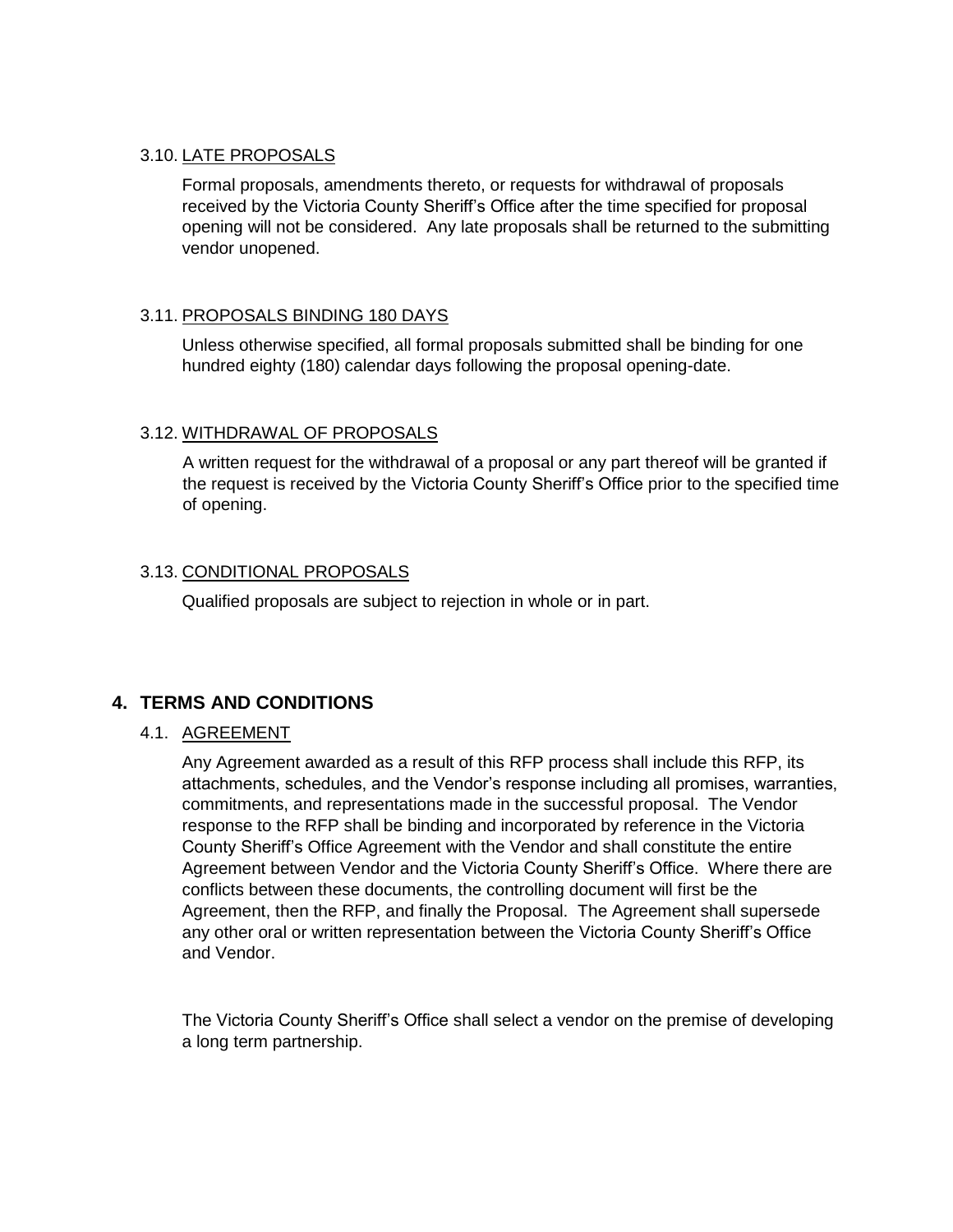#### 4.2. TERMINATION

If the successful service provider is unable to provide the required quality or quantity of services, the service provider shall immediately notify the Victoria County Sheriff's Office. Based on the information available, the Victoria County Sheriff's Office will determine if the agreement needs to be amended or canceled.

### 4.3. JOINT PROPOSALS

In the event of a joint proposal submitted by multiple vendors (which includes those using subcontractors), the proposal must name a prime vendor. The prime vendor will be responsible for contract performance, project management, quality of work, and the scheduling and performance of all subcontractors or other vendors. The prime vendor shall also be responsible for coordinating the maintenance agreement. All invoices shall be received from and paid to the prime vendor.

### 4.4. EVENT PROGRESSION

The Victoria County Sheriff's Office timeline includes the following major events:

| a) Release of Request for Proposal           | 01/24/2022             |
|----------------------------------------------|------------------------|
| b) Questions submitted in writing            | 02/07/2022             |
| c) Addendum in response to questions         | 02/14/2022             |
| d) Public opening of Request for Proposals   | 02/24/2022             |
| e) Invited vendor demonstrations completed   | As Needed              |
| f) Evaluation committee makes recommendation | <b>Upon Completion</b> |
|                                              |                        |

The timeline is subject to change as circumstances dictate. Vendors must use this timeline as a guide when proposing implementation schedules.

Any requested delays to the schedule items  $b - d$  must be approved in advance by the Evaluation committee.

#### 4.5. INSTALLATION

The Victoria County Sheriff's Office expects the Vendor to provide planning, configuration, data conversion, initialization, testing, documentation and training necessary to install the system and move it into fully operational status. The Vendor's implementation plan will outline the steps, precautions and procedures that will be used to accomplish this goal. The County expects to use and maintain existing systems until the new application is fully installed, initialized, tested, accepted and users are trained.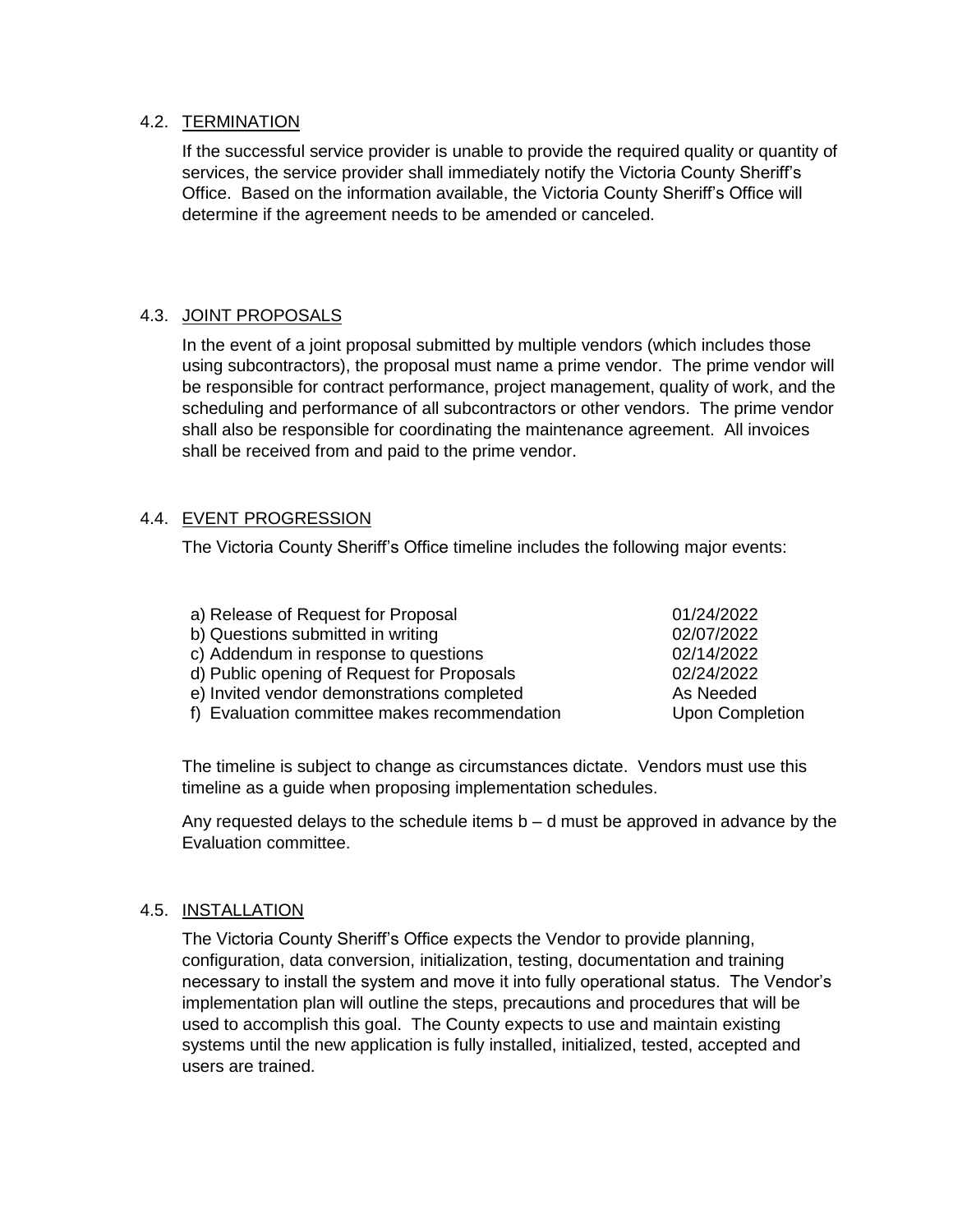#### 4.6. INSURANCE

The vendor selected to provide a system to the Victoria County Sheriff's Office will be required to furnish certificates of general liability and product liability insurance. Subcontractors are also required to show proof of insurance.

Successful respondent shall agree that it will, at all times during the term of the agreement, keep in force and effect insurance policies required by the agreement, issued by a company or companies authorized to do business in the State of Texas and satisfactory to the Victoria County Sheriff's Office. Such insurance shall be primary. Prior to execution of the written agreement, the successful respondent shall furnish the Victoria County Sheriff's Office with a Certificate of Insurance and upon request, certified copies of the required insurance policies. The Certificate shall reference the agreement and provide for thirty (30) days advance notice of cancellation or non-renewal during the term of the agreement.

The minimum requirements are:

Worker's Compensation and Employer' Liability Insurance – Statutory worker's compensation benefits and employers' liability insurance with a limit of liability not less than \$100,000 each accident. Service Provider shall require subcontractors not protected under its insurance to take out and maintain such insurance. Commercial General Liability Insurance (including errors and omissions) – Policy shall provide coverage for premises and operations, products and completed operations, personal injury and blanket contractual coverage. Errors and omissions shall not be excluded or a separate policy covering such exposure shall be maintained. Limits of liability not less than \$1,000,000 each occurrence and aggregate.

#### 4.7. WARRANTY / MAINTENANCE CONTRACT

4.7.1. Warranty Period:

The length of the initial warranty period, initial warranty conditions, and postwarranty maintenance contract provisions will be a significant consideration in the solution selection process. The warranty period for the system software and hardware, if provided, must be a minimum of one year, to begin on the date of final acceptance.

#### 4.7.2. Enhancement / Upgrades:

Additional enhancements, improvements, modifications, or upgrades of the proposed software that are made after installation must be made available at no extra charge (as long as the proposed system is covered by either the initial warranty or a post-warranty maintenance contract).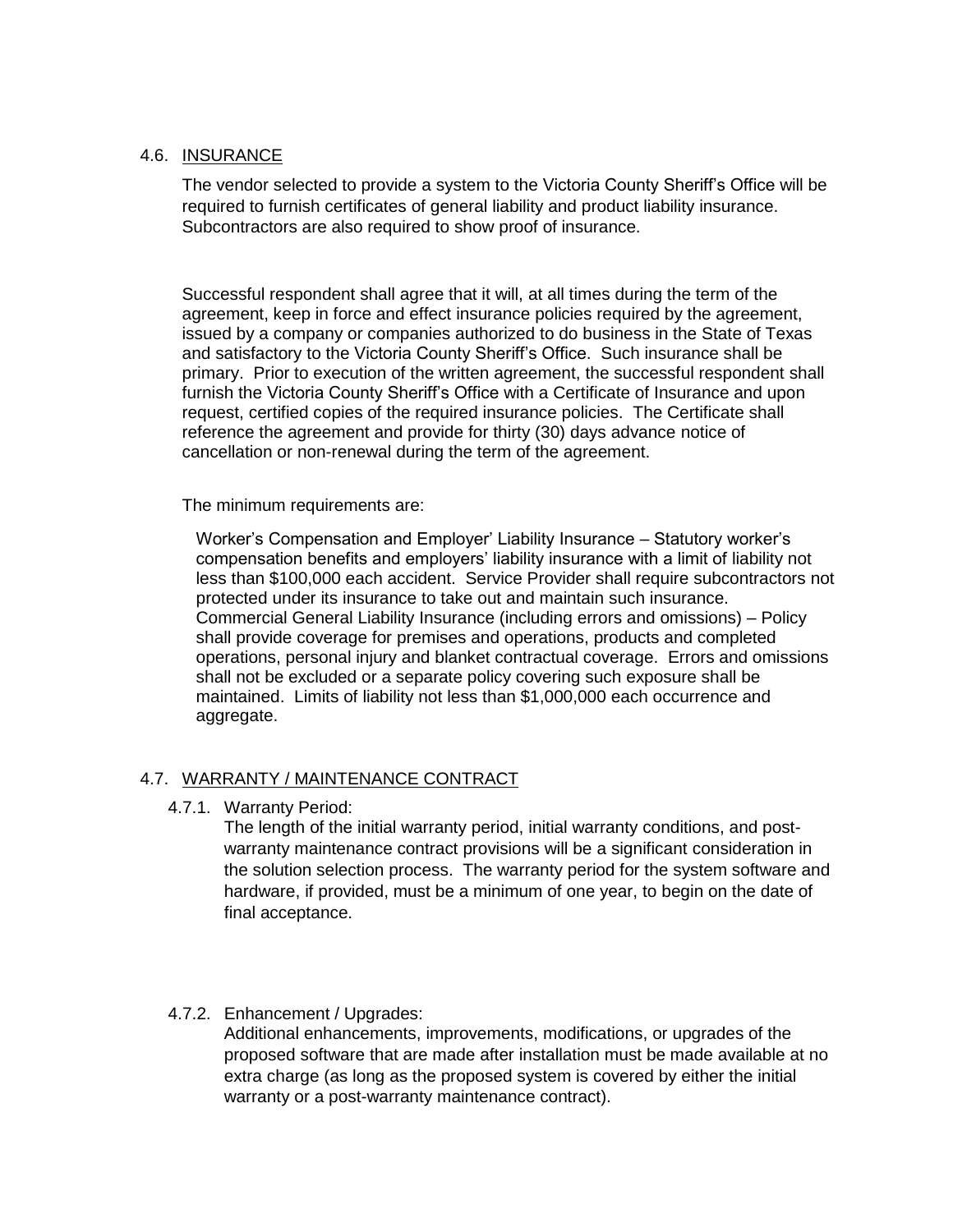#### 4.7.3. Response Time:

In a public safety application, response time by vendor repair personnel is critical; the vendor selected must have sufficient technical staff and the capability to remotely diagnose and repair software and user problems. Vendors must describe their support capabilities and guarantee in writing a maximum of 1 hour response for telephone support, using commercially available means. Release control, and down system response are vital considerations.

#### 4.7.4. Support Capabilities:

The prime vendor is required to describe their support capabilities, including the number of technicians trained and available to respond to support needs for the proposed system. If subcontractor equipment and/or software are included in the proposed solution, the support and response time capabilities of those vendors must also be specified. Vendors must also specify their repair response escalation procedures.

### 4.8. VENDOR QUALIFICATIONS

Demonstrated experience in designing, installing, maintaining and training people in the operation of the proposed system is required. Greater weight will be given to vendors who are the manufacturer and/or developer of the software offered. Company size, financial strength and customer support structure will all be evaluated. Vendor reputation for providing a quality product and providing ongoing support for installed systems will be evaluated.

#### 4.9. PRICING QUOTE

The vendor is responsible for listing all features that have special or unique pricing decisions. The vendor is responsible for gathering as much information as necessary to make an accurate and firm price, except in the case of a price reduction, changes will not be considered. Quoted prices must be valid for a minimum of 180 days following the proposal submission.

If the software is not remote hosted, the price should include installation and all required configuration to be implemented and operational in our environment.

#### 4.10. SUBCONTRACTORS

Use of subcontractors by the prime vendor is permissible.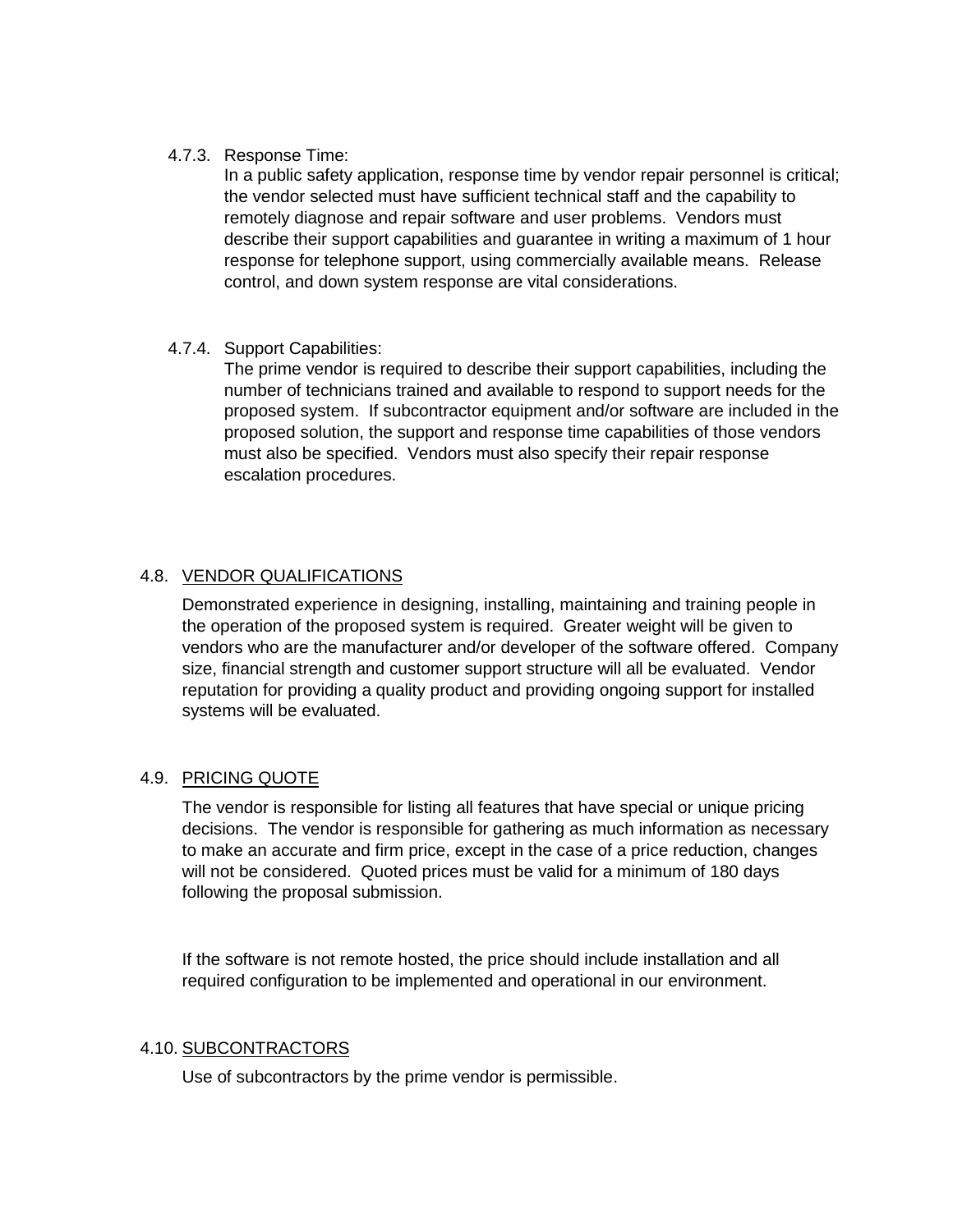#### 4.11. INDEPENDENT CONTRACTOR RELATIONSHIP

It is mutually understood and agreed and it is the intent of the parties that an independent contractor relationship be and is hereby established under the terms and conditions of this agreement; that employees of the vendor are not nor shall be deemed employees of the Victoria County Sheriff's Office; and, that employees of the Victoria County Sheriff's Office are not nor shall be deemed to be employees of the vendor.

#### 4.12. HOLD HARMLESS AGREEMENT

The selected prime vendor and any subcontractors shall defend, indemnify, and hold the Victoria County Sheriff's Office and all participating agencies, their officers, agents, engineers, and/or employees, harmless from all claims of damage due to vendor and/or their subcontractor's negligent acts or omissions related to the vendor's performance of the work.

### 4.13. VENDOR REQUIREMENTS

.

- 4.13.1. Prime vendor must name a project manager and the members of the project implementation team (resumes for these key people must be included in the proposal). The selected project manager will also serve as the single point of contact between the Victoria County Sheriff's Office agencies and any subcontractors.
- 4.13.2. Prime vendor shall agree to make available the source code for all proposed vendor software applications to the Victoria County Sheriff's Office via a bona fide escrow company in a mutually acceptable fashion.

#### 4.14. NON-DISCRIMINATION

The successful vendor agrees not to discriminate against any person, whether a recipient of services (actual or potential), an employee or an applicant for employment on the basis of age, race, religion, sex, handicap, national origin or ancestry, sexual orientation, marital status, disability or physical appearance. Such equal opportunity shall include but not be limited to the following: employment, upgrading, demotion, transfer, recruitment, advertising, layoff, termination, training, rates of pay, or any other form of compensation. The vendor agrees to post in conspicuous places, available to all employees and applicants for employment, notices setting forth the provisions of this nondiscrimination clause.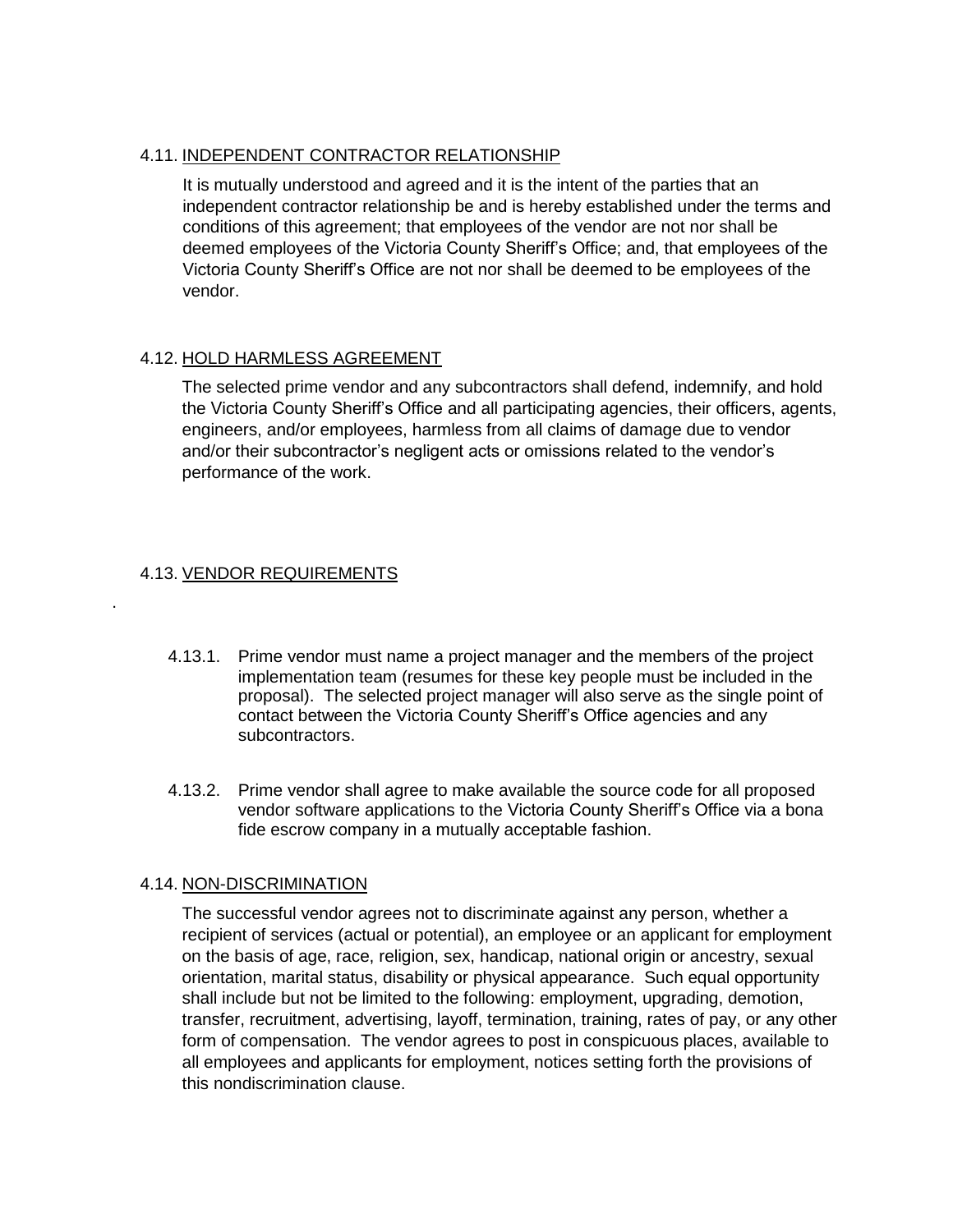The successful vendor shall, in all solicitations for employment placed on its behalf or by the employer, state that it is an "Equal Opportunity Employer".

### 4.15. AFFIRMATIVE ACTION

The Victoria County Sheriff's Office is committed to fulfilling its role as an Affirmative Action/Equal Opportunity Employer. We request your vigorous support of our Affirmative Action efforts.

### **5. SCOPE OF SERVICES**

### 5.1. PROJECT MANAGEMENT

Describe in detail the proposed project management plan including the following:

- 1. The implementation steps and time required by each the Victoria County Sheriff's Office and the Contractor for each step.
- 2. Proposed amount of onsite hours including meetings, training, and assistance with configuration.
- 3. Describe the means of tracking and communicating project status.
- 4. Describe expectations of the Victoria County Sheriff's Office in terms of time and resources necessary to meet the implementation steps above.

#### 5.2. TRAINING and SUPPORT

Provide a complete description of your proposal for the following:

- Training time and resources necessary for Systems Administrator.
- Training time and resources necessary for Software Administrator(s).
- Training plan for users in each aspect of the software: CAD, RMS, Mobile.
- All available on-line support as it relates to the proposed application shall be described.
- Schedule of new releases or expected time intervals.

### 5.3. CONVERSION / IMPLEMENTATION

5.3.1. Data Conversion Plan

The Victoria County Sheriff's Office has existing data from multiple vendor sources that will need to be converted. Vendors must describe how they will convert that existing data and what difficulties/limitations exist. Due to the critical nature of the data conversion the Victoria County Sheriff's Office would prefer a partnership with a vendor that specializes in large scale data migrations.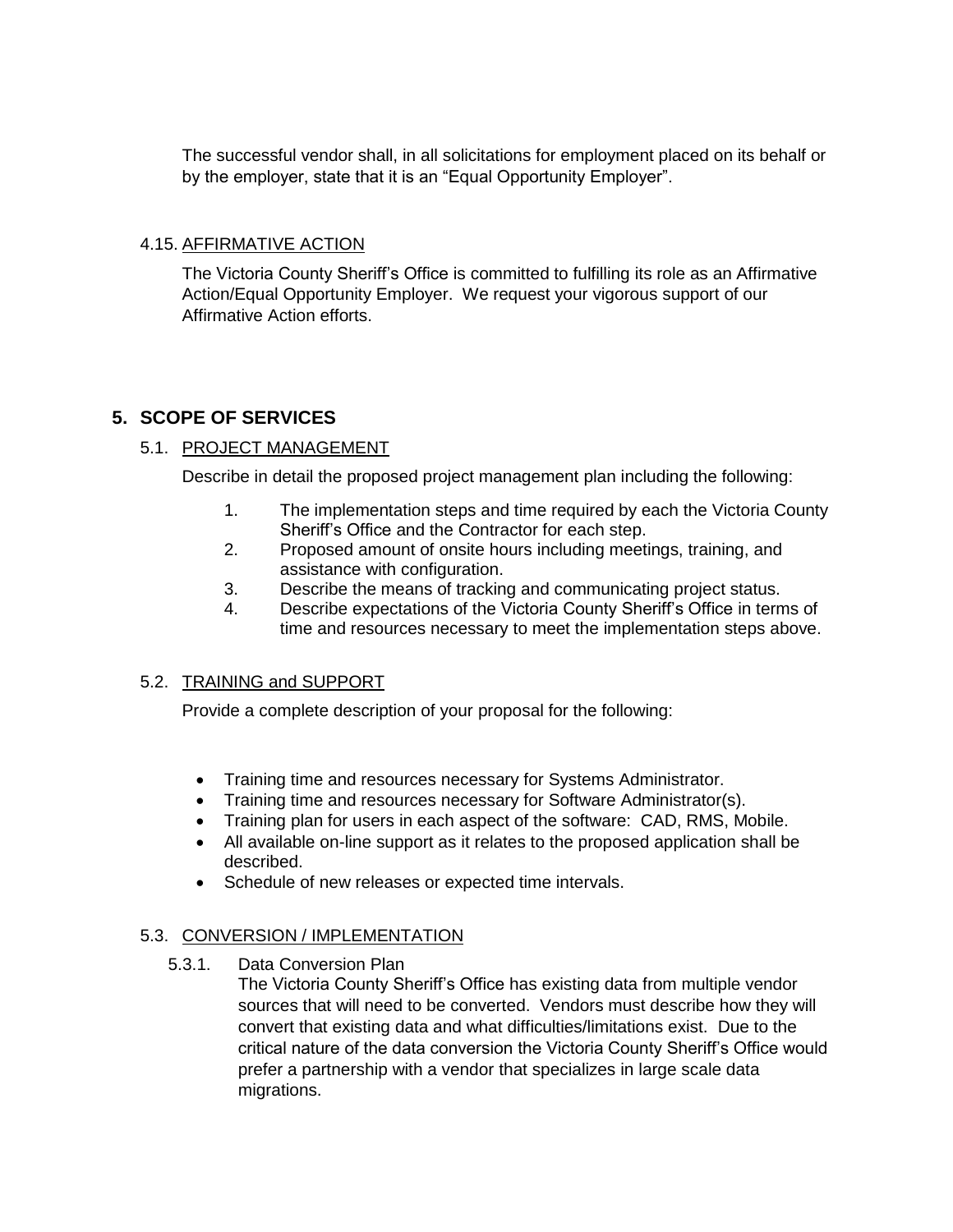The Victoria County Sheriff's Office expects the Contractor to be responsible for the full conversion of existing data from its current applications within ninety (90) days of cutover. The Victoria County Sheriff's Office will assist in the identification of available data. The application must be able to use accumulated data from the systems currently in place including but not limited to:

- Police incident information
- Names files
- Citations and arrest files
- Booking information
- Property room information

System technical specifications will be distributed to all interested vendors. Vendors must provide the name, address, and phone number of a contact person within their organization so that when modifications to these specifications are made, these individuals can be notified.

#### 5.3.2. Implementation Plan

The implementation phase starts at agreement signing and ends when the system is cut over and operational.

#### 5.4. REQURED INTERFACES

The following software systems are currently utilized in Victoria County and will require an interface to smoothly move data from one system to the other.

Tyler Technologies Odyssey Courts State of Texas, NIBRS, NCIC/CLETS, e-Citation, e-Crash Identix Livescan Motorola 911 Correct Commissary Guard One TX VINE – Victim Notification

#### **6. TECHNICAL REQUIREMENTS**

Technical requirements are detailed in EXHIBIT A. Vendors shall use the format provided and add explanation details as necessary.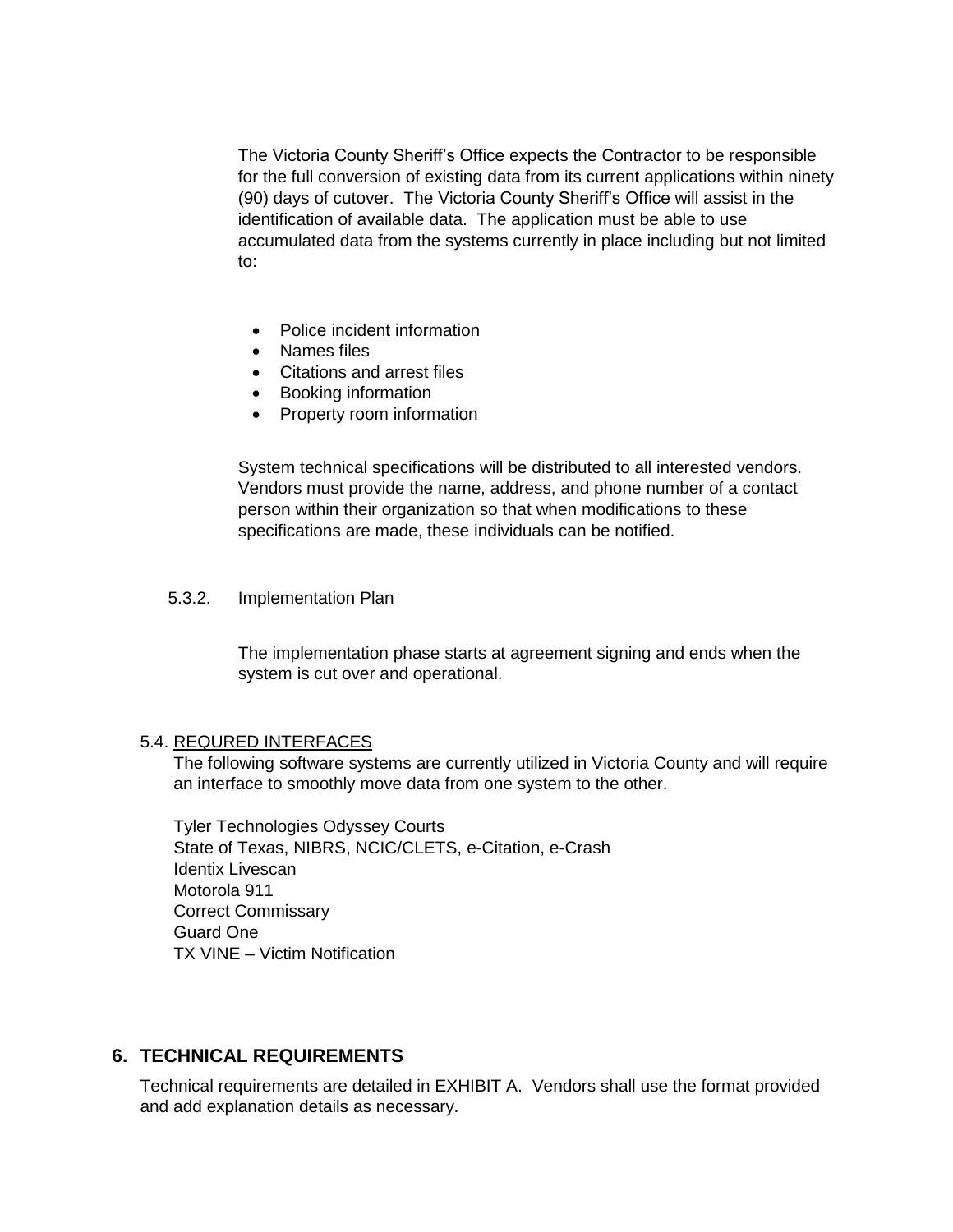Vendors shall submit answers to each feature describing how their system meets the requirements of each subject as listed in:

- Specification / General Requirements
- CAD Requirements for Police & Fire
- Records Management System Requirements for Police
- Mobile / Field Report Writing Requirement
- Records Management System Requirements for Fire
- Fire Mobile
- Records Management System Requirements for Corrections/Jail

### **7. CONTENTS OF PROPOSAL**

Interested vendors should include a proposal with their response. Please make the proposal easy to read. Referring the reader to other parts of the proposal should be kept at a minimum. Misrepresentations in these functional descriptions may result in the product being dropped from consideration.

All responses should include the following in order:

### 7.1. CERTIFICATION OF VENDOR / Signature Page

Authorized signature on the original copy must be signed in blue ink.

### 7.2. TABLE OF CONTENTS

#### 7.3. EXECUTIVE SUMMARY

No more than three (3) pages in length. It should include a concise overview of how the vendor will implement the proposed system plus the unique features and functions of the system. Specific detail will carry more weight than generic "techno fluff".

### 7.4. RESPONSE TO TERMS & CONDITIONS

Vendors must agree to the terms and conditions contained in this set of system specifications. Any exceptions to the terms and conditions must be identified. Corporate boilerplate and vague terms such as "vendor complies" or "vendor understands" should be avoided.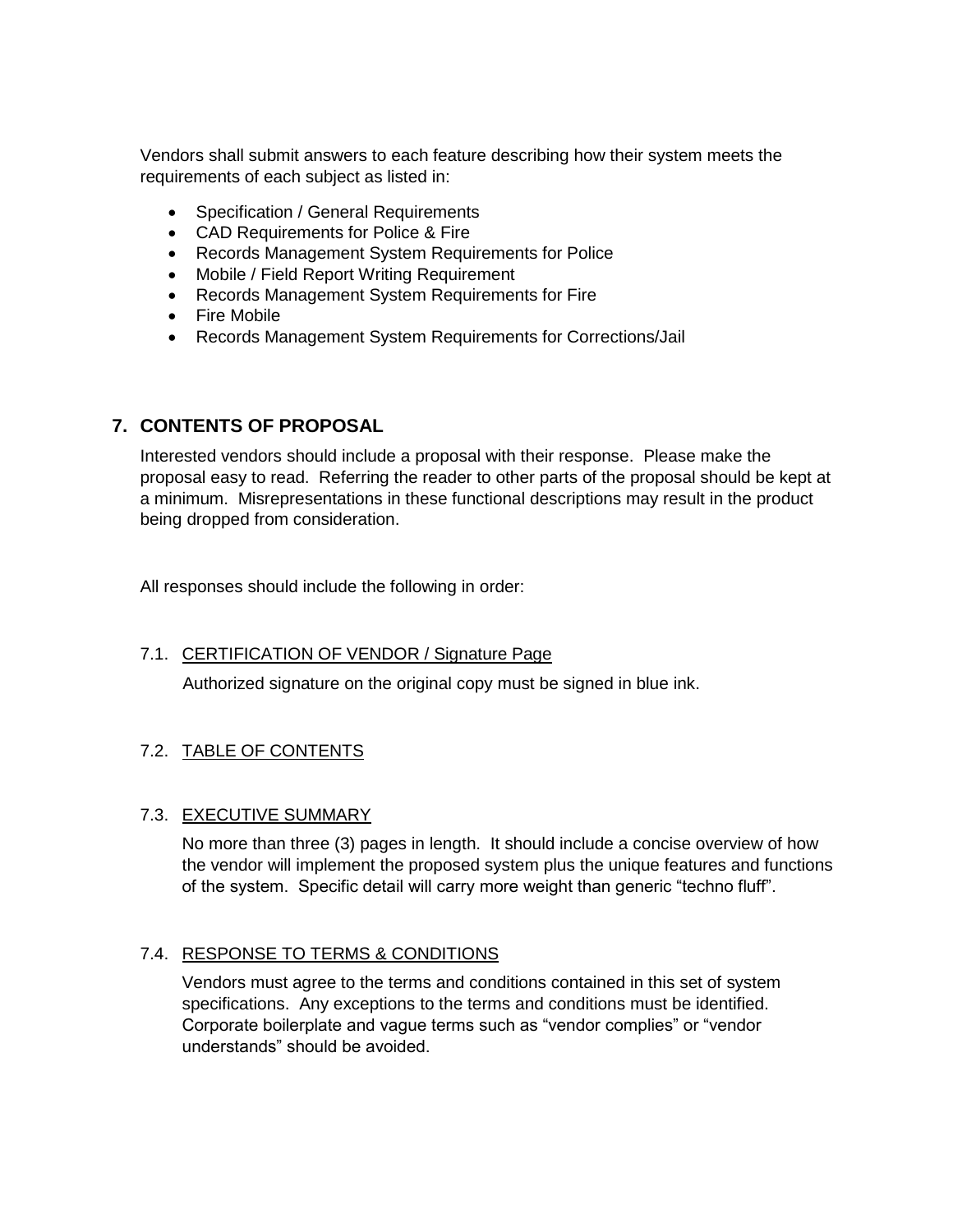### 7.5. RESPONSE TO SCOPE OF SERVICES

Vendors shall submit responses to all items detailed within section 5. Scope of Services.

- Describe in detail the project management plan.
- Provide a complete description of training and support.
- Submit a proposed work plan, including an implementation time line.

#### 7.6. RESPONSE TO SPECIFICATIONS

Vendors shall submit answers to each feature on Attachment B, System / General Requirements (pages 20-55) describing how their system meets the requirements of that item. Vendors should use the format provided in Attachment B and add explanation details as necessary.

The specifications have been written to describe the desired solution hardware, software and vendor services. Vendor proposals must address each item in those specifications. Vendors are also encouraged to provide information concerning features and/or functions of their product not specifically mentioned in the requirements that would facilitate accomplishment of our objectives. Responses to the specifications must demonstrate that the vendor has a good working knowledge of the specific requirements.

Corporate boilerplate and vague terms such as "vendor complies" or "vendor understands" should be avoided. Product briefs are not an adequate response to the specifications.

### **8. PROPOSAL EVALUATION**

Evaluation of Proposals is anticipated to be completed within thirty (30) to sixty (60) days after the Proposals have been received and dependent upon the numbers of responses received. The Evaluation Committee will review the Proposals on a variety of quantitative and qualitative criteria that best reflect the needs and priorities of the agency. The selected Proposal and vendor will be that which provides the best overall value and most costeffective approach addressing the stated requirements in this RFP. The lowest price Proposal will not necessarily be selected.

Victoria County reserves the right to reject any or all Proposals or to make no award. Victoria County also reserves the right to require modifications to initial Proposals, make partial awards, and issue subsequent follow-up requests for additional information, including but not limited to, follow-up interviews.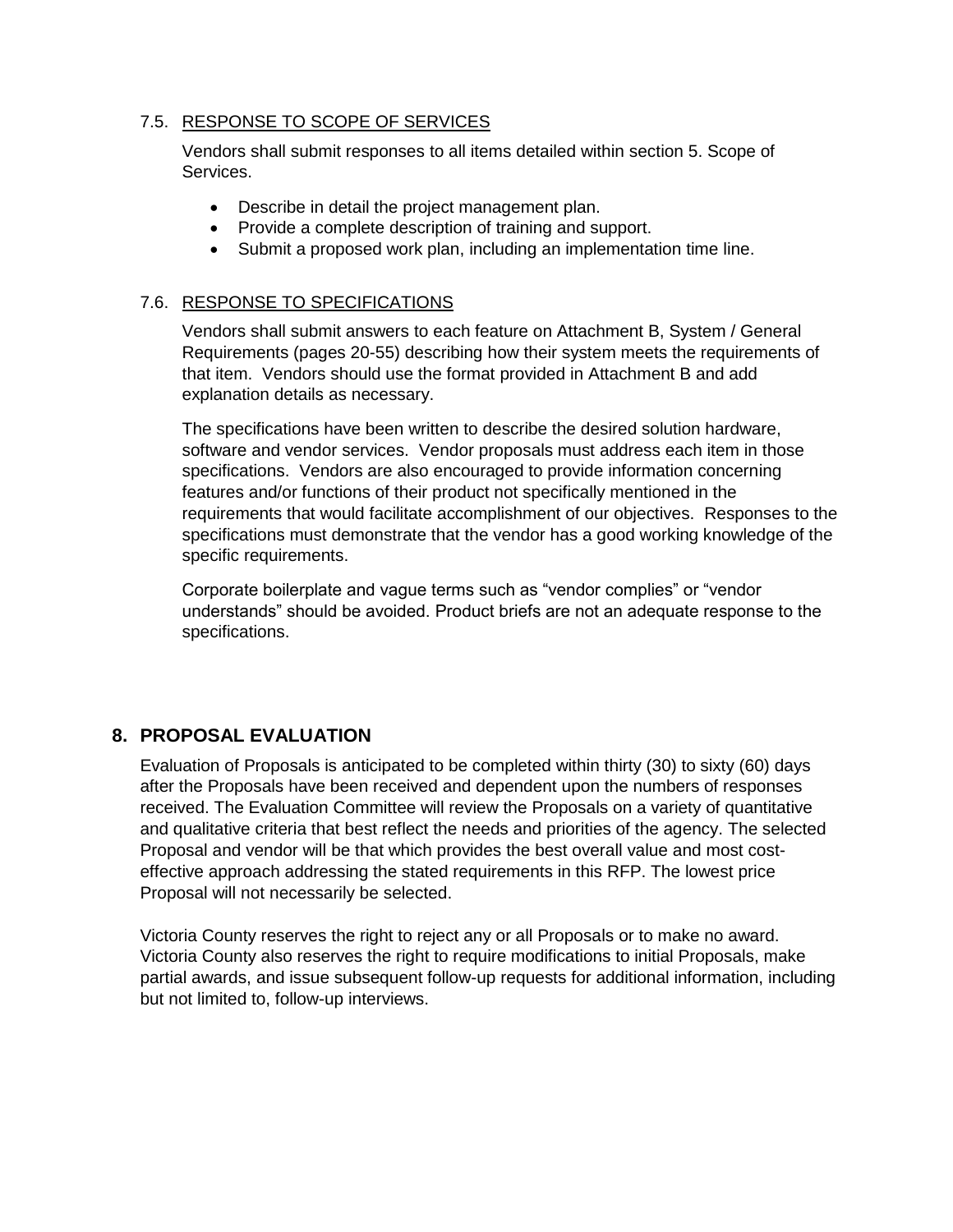### 8.1. EVALUATION COMMITTEE

The Victoria County Sheriff's Office will assign key individuals to an Evaluation Committee for the purpose of reviewing all proposals received.

### 8.2. PROPOSAL EVALUATION

The Evaluation Committee will review all proposals received by the submission deadline. Replies not conforming to the requirements described above in Section 7. CONTENTS OF PROPOSAL shall be rejected.

The Evaluation Committee will evaluate proposals to assess each vendor's ability and qualifications to deliver the desired solution. Vendors whose proposed solutions satisfy the majority of the specifications may be invited to provide additional software demonstrations.

### 8.3. SCORABLE MANDATORY REQUIREMENTS

Vendors may be invited to demonstrate the proposed product. On-site product demonstrations that are necessary may last several days to accommodate all portions of the proposed system.

#### 8.4. EVALUATION CRITERIA

Evaluation criteria will include (but is not necessarily limited to) the following items (which are not listed in order of priority):

- Interoperability with LAN, mobile data system and other applications
- Police/Fire/EMS dispatch and Police/Fire/Corrections RMS operability as its core function
- Vendor's conceptual understanding of the importance of information sharing
- Compatibility with related hardware and software systems
- Compliance with the terms and conditions specified herein
- Type and thoroughness of training offered
- Vendor corporate structure and financial stability
- Vendor support/service reputation
- System flexibility and extent of user-defined capabilities
- Environmental tolerance
- Quality and amount of documentation
- Installation timeline
- Warranty and post-warranty service conditions/costs
- Data conversion capabilities
- Price considerations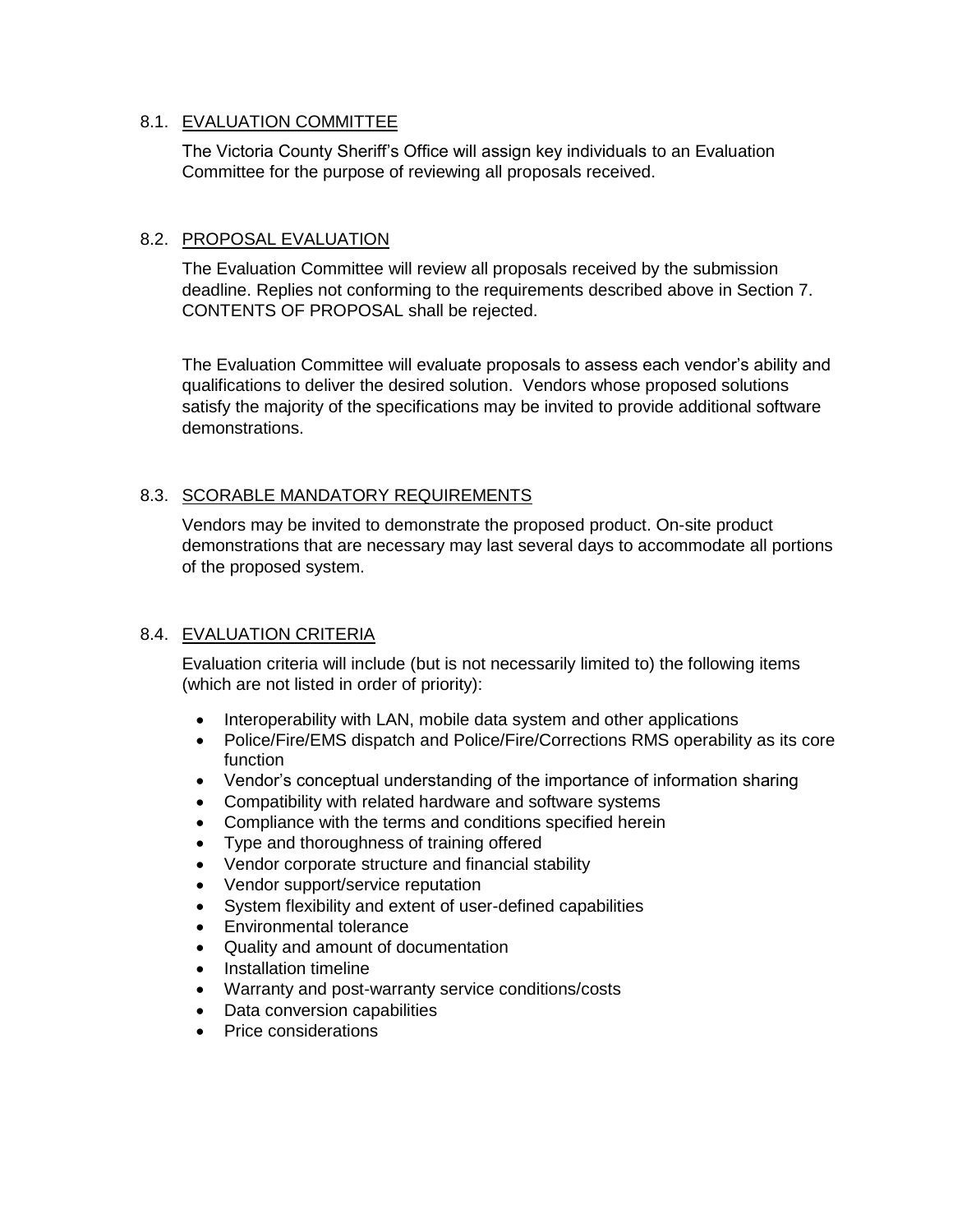#### 8.5. ERRORS

If an error is made in extending total prices, the unit proposal price will govern. Carelessness in quoting prices or in the preparation of a proposal otherwise, will not relieve the vendor. Erasures in proposals must be explained over the signature of the vendor.

#### 8.6. QUALIFYING VENDORS

Each vendor must score within a 70% competitive range in order to be further considered to provide a pre-audit.

Prior to solicitation and/or awarding of proposal, the Victoria County Sheriff's Office may require details of experience in performance of similar work.

### **9. AWARD PROCEDURES**

#### 9.1. CONDITIONS OF AWARD

The Victoria County Sheriff's Office, through its duly authorized agents reserves the right to reject any or all proposals, to waive all technicalities and to accept the proposal deemed most advantageous to the Victoria County Sheriff's Office. All vendors, by submission of their respective proposals, agree to abide by the rules, regulations, and procedures of the Victoria County Sheriff's Office. An intent to award will not be made and an agreement will not be executed until the Victoria County Sheriff's Office, at its sole discretion, accepts a proposal.

#### 9.2. AWARD

There is no obligation on the part of the Victoria County Sheriff's Office to purchase a new software package. **After a prospective vendor is chosen funding will need to be approved by the Victoria County Commissioner's Court prior to the signing of any contract or agreement to purchase**.

The vendor who is awarded the agreement for this project will become the prime vendor and will be responsible for all contractual activities offered in the proposal as well as any others agreed to within agreement.

Proposals other than the lowest proposal may be accepted, since such factors as service, reliability, maintenance cost, durability, innovation, functionality, etc. outweigh the consideration of a low proposal in a public safety project.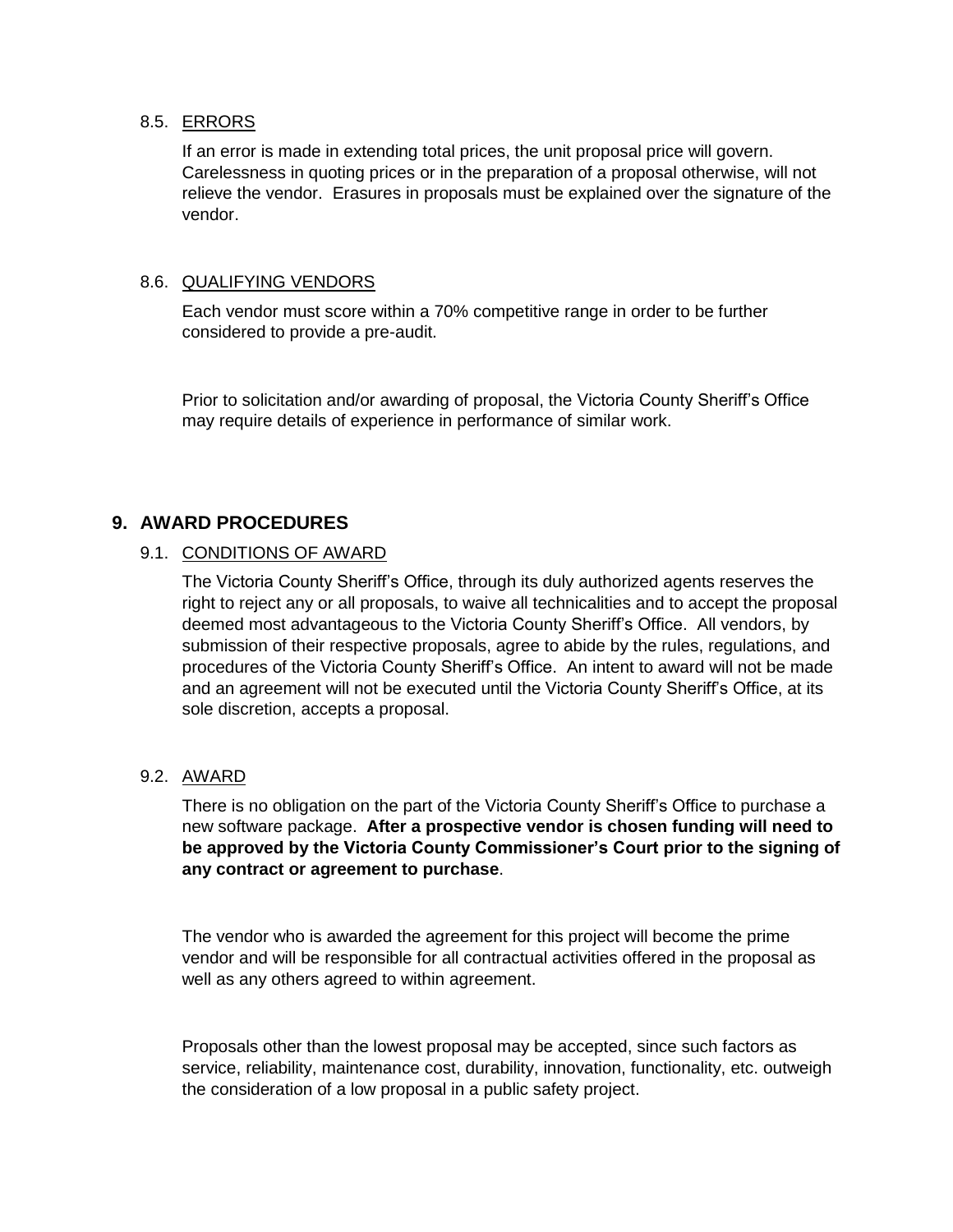#### 9.3. DISQUALIFICATION

Awards will not be made to any person, firm, or company in default of a contract with the Victoria County Sheriff's Office, or to any vendor having as its sales agent, representative, or any member of the firm, any individual previously in default or guilty of misrepresentation.

### 9.4. NOTICE OF ACCEPTANCE

The Victoria County Sheriff's Office will notify the selected vendor as soon as practical of the selection. Written notice of award to vendor in the form of a letter, contract or otherwise, mailed or delivered to the address shown on the proposal will be considered sufficient notice of acceptance of proposal.

#### 9.5. PROPOSAL RESULTS

Vendors may secure information pertaining to results of the proposals by request to the Victoria County Sheriff's Office, Monday through Friday, between 8:00 a.m. and 5:00 p.m.